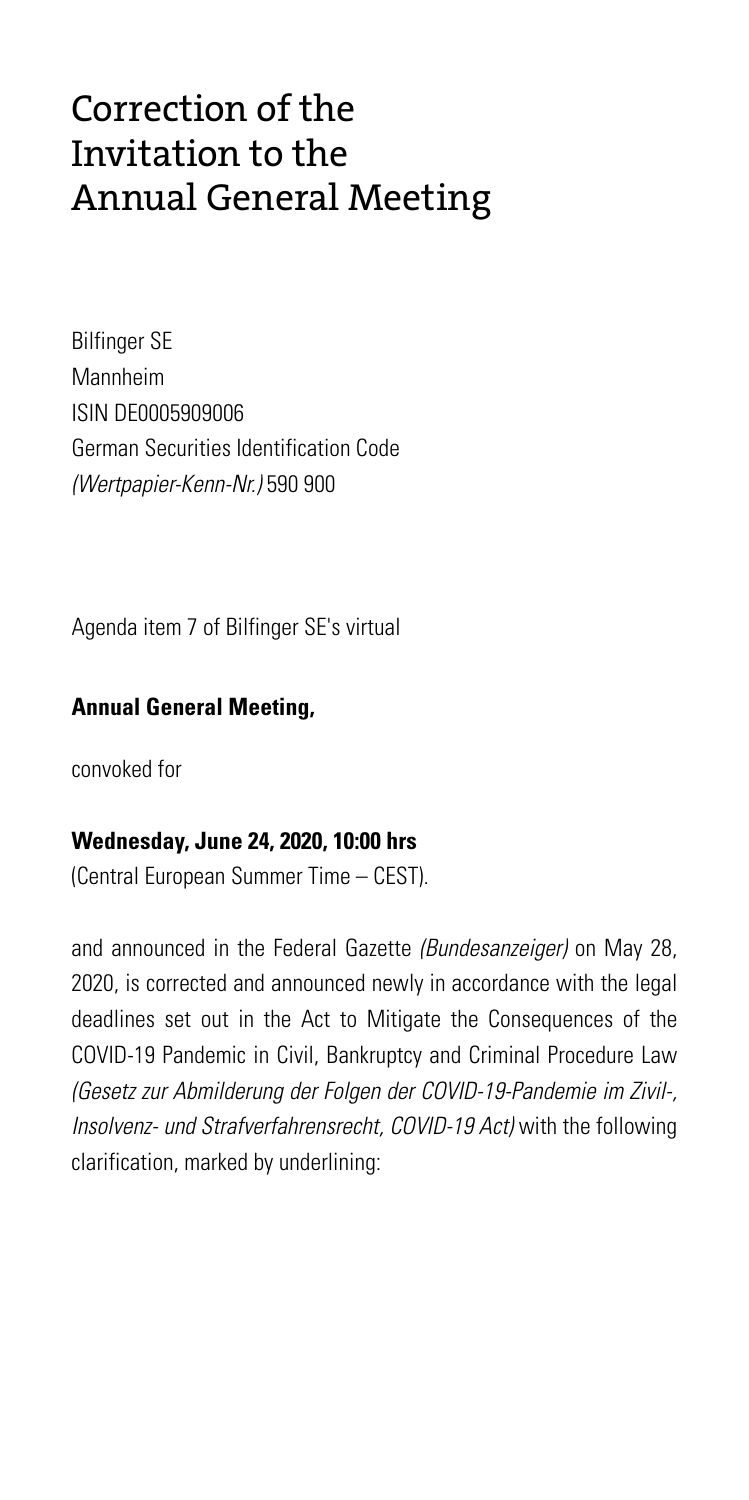## **7. Elections to the Supervisory Board**

Ms Lone Fønss Schrøder resigned from her office as a shareholder representative on the Supervisory Board of Bilfinger SE with effect from the Annual General Meeting of Bilfinger SE on May 8, 2019. On July 11, 2019, the Local Court *(Amtsgericht)* of Mannheim appointed Ms Nicoletta Giadrossi as her successor who resigned from her office with effect from the beginning of this year's Annual General Meeting 2020 and, correspondingly, is not available as a candidate for the election.

In addition, Mr Jens Tischendorf also resigned from his office as a shareholder representative on the Supervisory Board of Bilfinger SE with effect from the beginning of this year's Annual General Meeting 2020.

Against this background, the successors for the two resigning Supervisory Board members shall be proposed to the Annual General Meeting for election.

Pursuant to Article 40 (2) and (3) SE Regulation, Section 17 of the German SE Implementation Act *(SE-Ausführungsgesetz, SE-AG)*, Section 21 (3) of the German Act on Employee Involvement in European Companies *(SE-Beteiligungsgesetz, SE-BG)*, Part C: Employee Participation on the Supervisory Board *(Mitbestimmung im Aufsichtsrat)* and Clauses 19 and 21 of the Agreement on Employee Involvement *(Vereinbarung über die Beteiligung der Arbeitnehmer)* of Bilfinger SE (formerly Bilfinger Berger SE), and Section 11 of the Articles of Incorporation, the Supervisory Board is composed of twelve members, namely six shareholder representatives and six employee representatives. The shareholder representatives are elected by the General Meeting. The six employee representatives are appointed by the SE works council in accordance with the procedure stipulated in the Employee Participation Agreement *(Mitbestimmungsvereinbarung)*.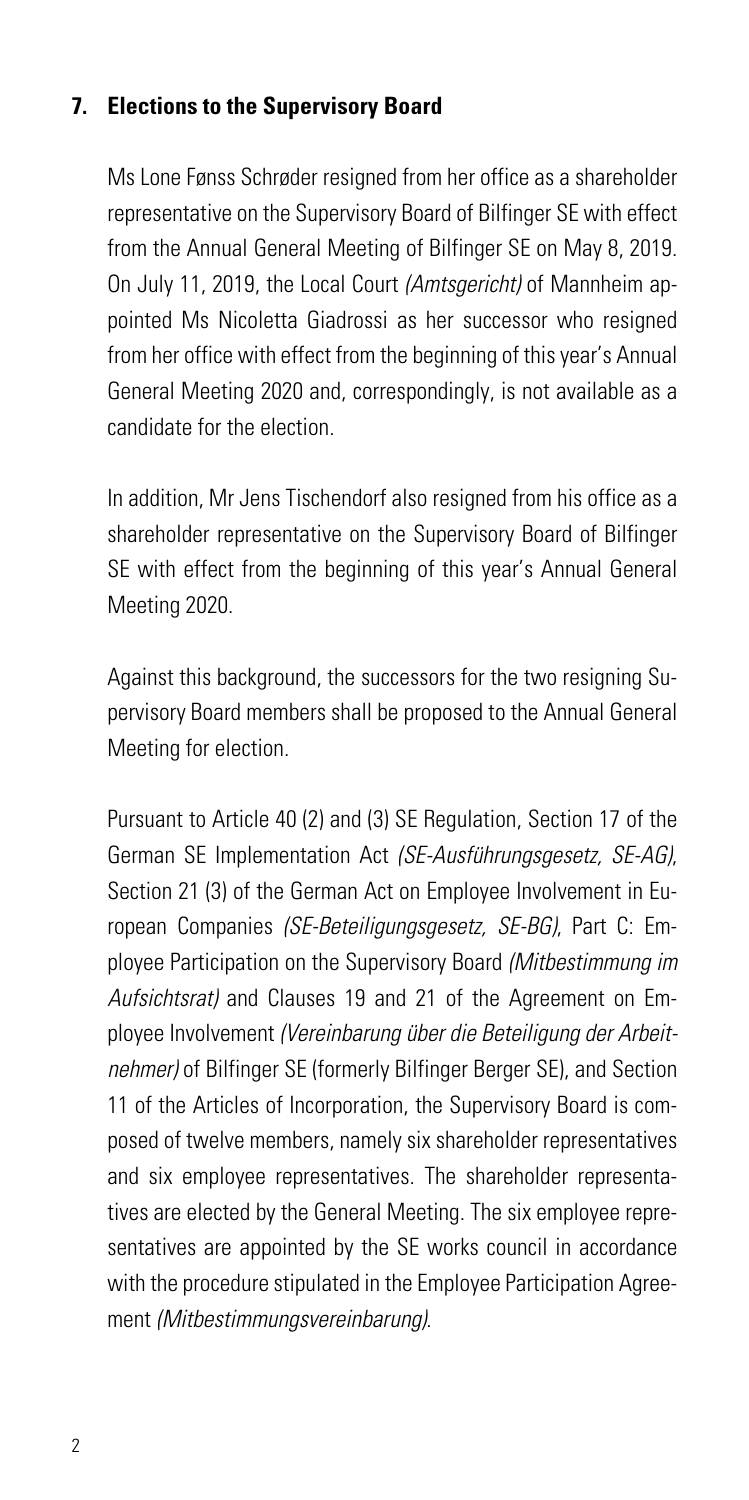Based on the recommendation put forward by the Nomination Committee *(Nominierungsausschuss)* of the Supervisory Board, the Supervisory Board proposes that

a) Dr Bettina Volkens, resident in Königstein, Supervisory Board member and freelance consultant,

be elected to the Supervisory Board as shareholder representative, for the period starting at the end of the General Meeting on June 24, 2020 and, pursuant to Article 12 (2) sentences 1 and 2 of the Articles of Incorporation, lasting for the rest of Ms Lone Fønss Schrøder's term of office, i.e. ending at the end of the General Meeting that resolves on the formal approval of the acts performed in the 2020 fiscal year, but not for a period exceeding six years;

b) Mr Robert Schuchna, resident in Lachen, Switzerland, Partner at Cevian Capital,

> be elected to the Supervisory Board as shareholder representative, for the period starting at the end of the General Meeting on June 24, 2020 and, pursuant to Article 12 (2) sentences 1 and 2 of the Articles of Incorporation, lasting for the rest of Mr Jens Tischendorf's term of office, i.e. ending at the end of the General Meeting that resolves on the formal approval of the acts performed in the 2020 fiscal year, but not for a period exceeding six years.

In the opinion of the Supervisory Board, there are no personal or business relations between the candidates on the one hand and the entities of the Bilfinger group, the corporate bodies of Bilfinger SE or a shareholder holding a material share in Bilfinger SE on the other hand which could be relevant for the election decision of the General Meeting – with the exception of Mr Robert Schuchna's partner position at Cevian Capital, as already mentioned under lit. b) above; Cevian Capital advises Cevian companies with a direct or indirect stake of more than 10 percent of the shares with voting rights in Bilfinger SE.